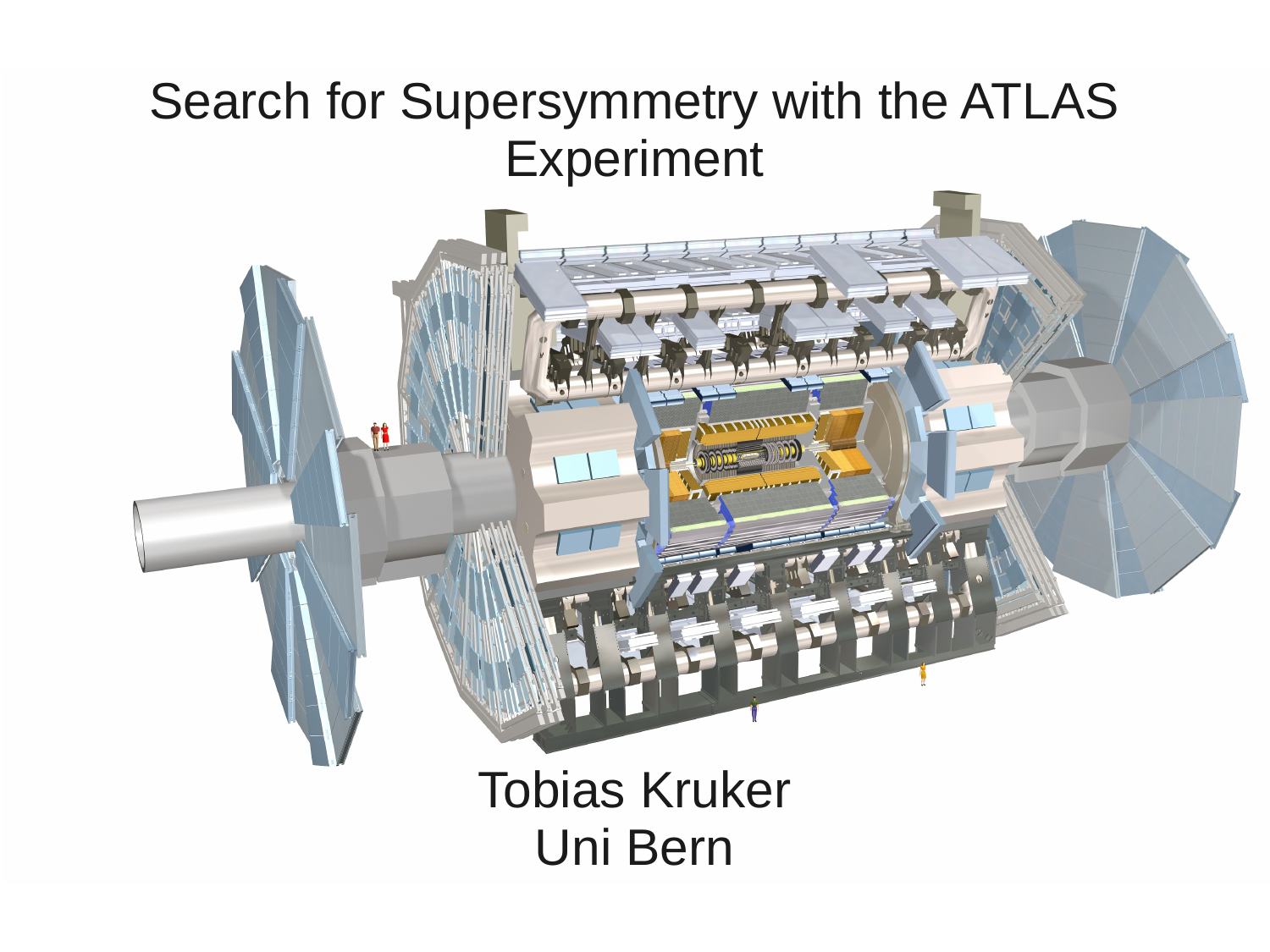#### Search Channel:

### Multileptons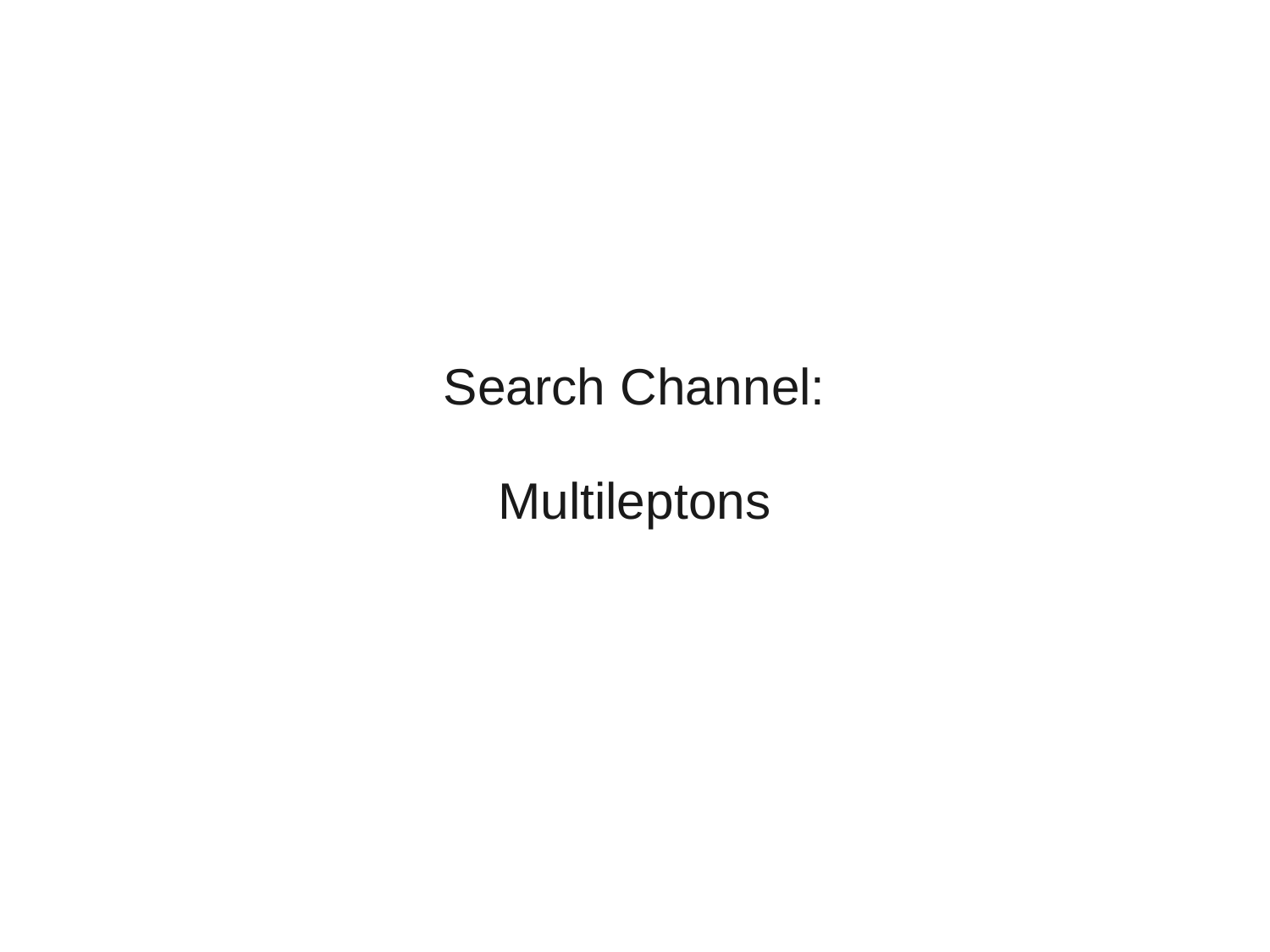# Multilepton Signatures

- Lepton  $=$  electron or muon
- Multi  $=$  3 or more
- Why multileptons?
	- Why not?
	- Trigger
	- Physics: good sensitivity for in certain models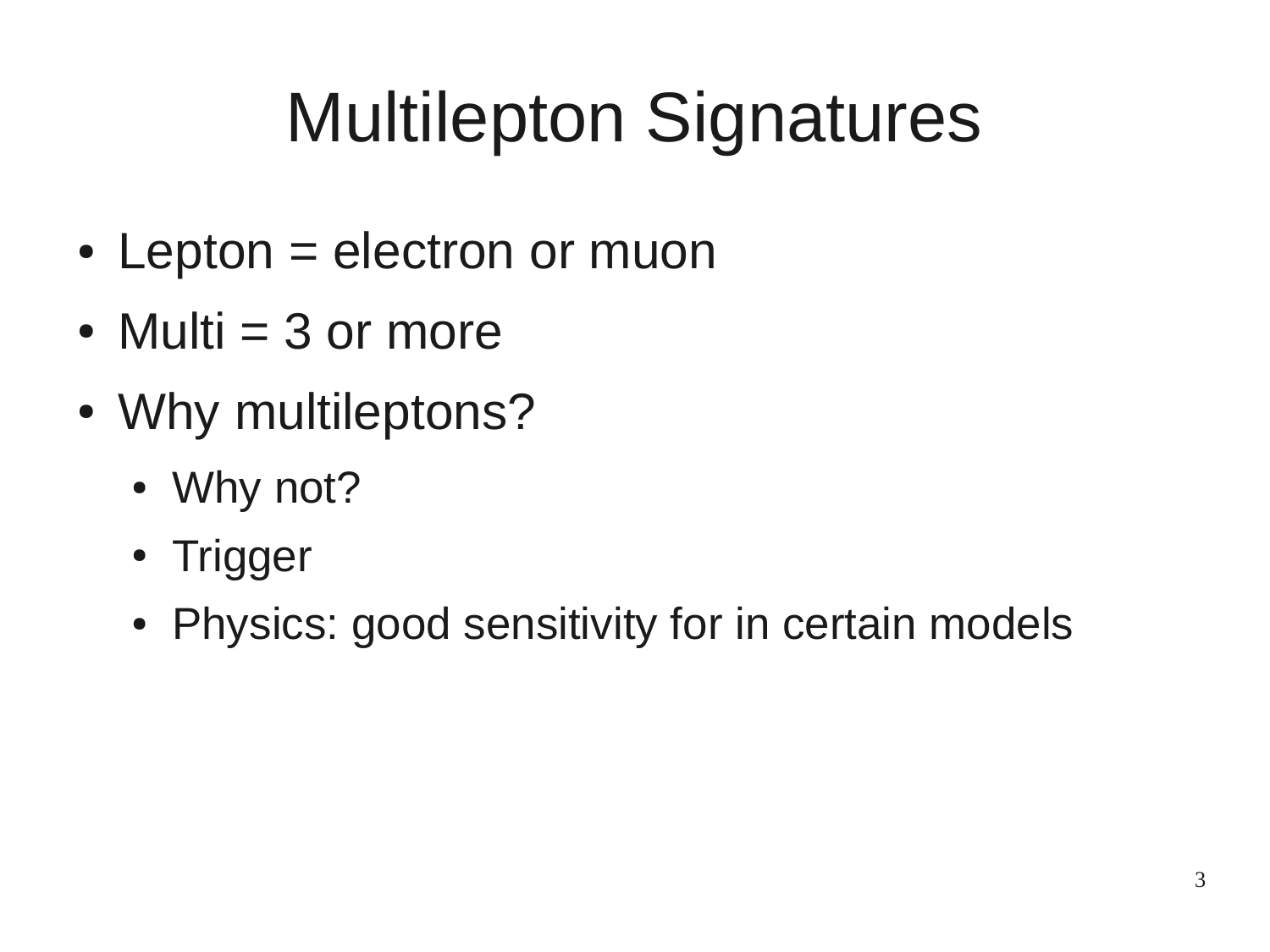# Analysis Overview

- Apply cuts to separate signal (SUSY) from background (SM)
	- These cuts define the Signal Region
- Predict the background in the Signal Region
- Predict the signal from a given model in the Signal Region
- Compare the data to the predictions
	- Check if data is compatible with background
	- Exclude those signal models which are incompatible with the data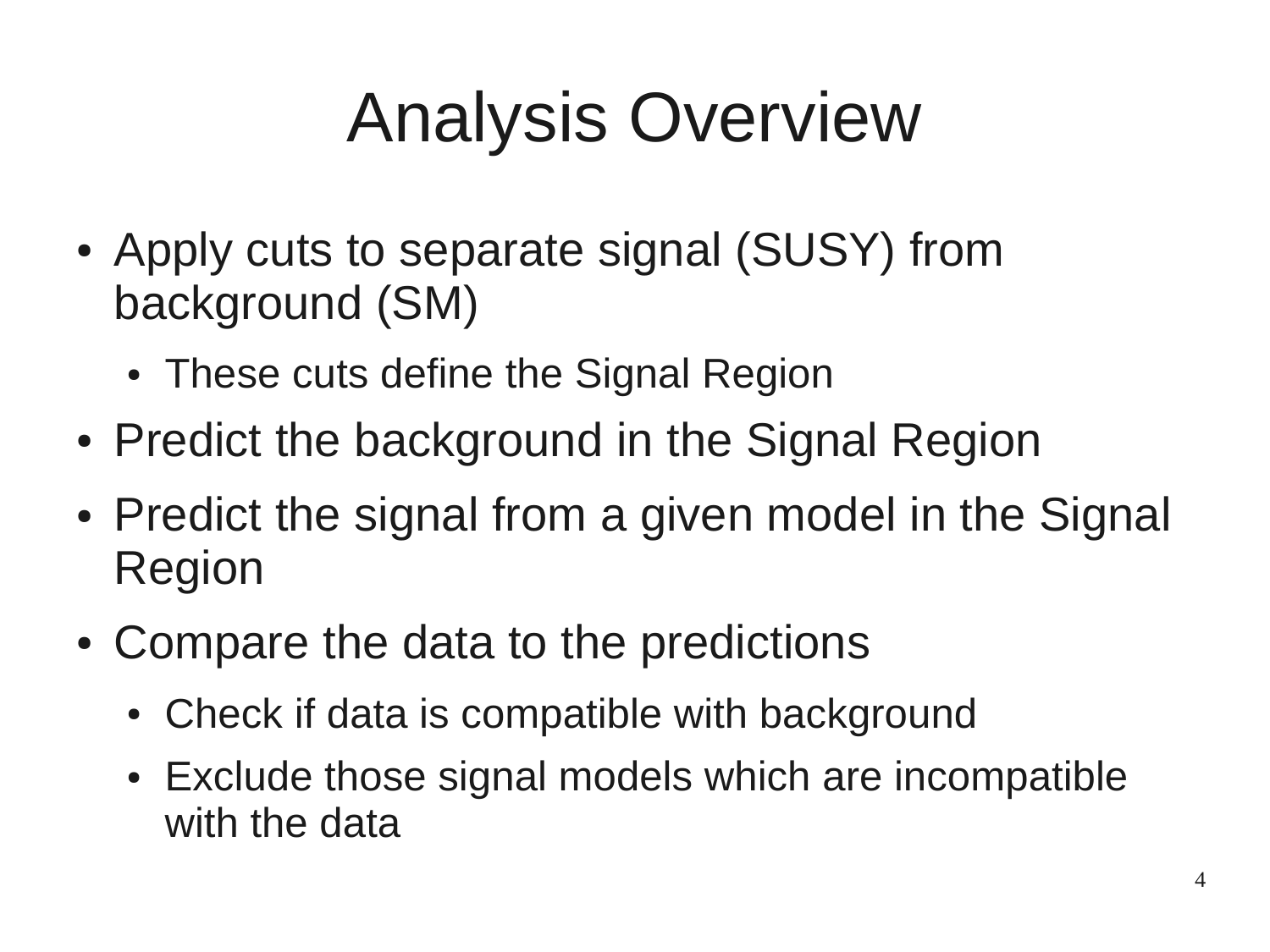Method to estimate background:

Scale Monte Carlo predicitions to data (normalization)

and allow signal to be present in this process to avoid normalizing away a possible signal